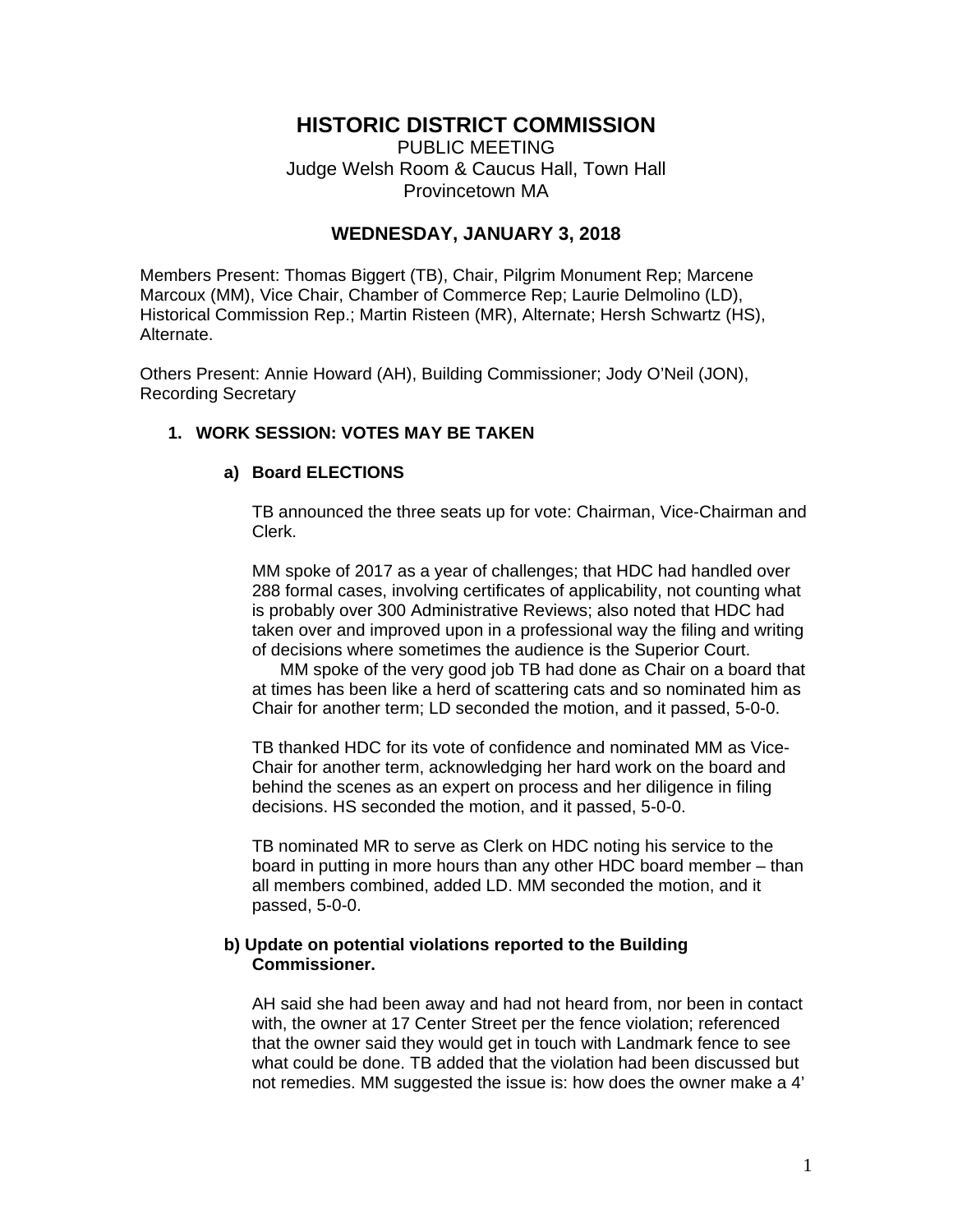picket fence out of what appears to be a 6' privacy fence, which will take some creative work if it's possible.

 TB remarked that it is easier to make something shorter than it is taller and that this is a question for Landmark Fence. TB said HDC would hear the case at its next meeting and moved on to determinations.

**c) Determination as to whether the applications below involve any Exterior Architectural Features within the jurisdiction of the Commission; with Full Reviews to be placed on the January 17, 2018 Public Hearing agenda and Administrative Reviews to be acted on by a subcommittee appointed by the Commission.** 

TB made a motion accept as Administrative Review the following cases. MM seconded the motion, and it passed, 5-0-0:

 i., 6 Masonic Place; ii., 12 Commercial St., #11; iii., 430 Commercial St., #3; iv., 176 Commercial St.; v., 269A Bradford St.; vi.,12 Commercial St., #14; vii., 9B Winthrop St.; viii., 543 Commercial St.; xiv., 480 Commercial St., #8.

 TB made a motion to accept as Full Review the following cases. HS seconded the motion, and it passed, 5-0-0:

 ix., 45 Commercial St., U1; x., 56 Bradford St., xi., 100 Alden St., #105; xii., 214A Commercial St.; xiii., 394 Commercial St.

i. 6 Masonic Place - To remove and replace 3 windows in kind. No one presented.

 Discussion ensued, led by MM, of building's historic precedence as the Atlantic House with old, historic wooden windows. TB and LD agreed that the structure is probably one of the most significant in town.

 HS noted that the photos submitted suggest 6 total windows. HDC reviewed and determined that there was a typo on the Agenda and that 6 windows are to be considered.

 MR remarked that the windows to be replaced are all wood and the replacement materials are not "in kind." MM agreed and observed that many applications state "in kind" but if the applicant is replacing wood with vinyl that is not in-kind.

 LD commented that the windows on the side are much less visible which to her is of less importance. MM agreed.

 TB made a motion to approve the application with stipulation that all front windows be all wood not clad, inside and out. MM seconded the motion, and it passed, 5-0-0. TB, MM, HS, MR, LD.

 LD asked to make sure conditions were properly conveyed to owner. AH said it would be a condition on the building permit.

ii. 12 Commercial St., #11 – To replace a door in kind.

No one presented.

 MM remarked on the photo submitted as not giving the door a proper context and suggested a need for the elevations.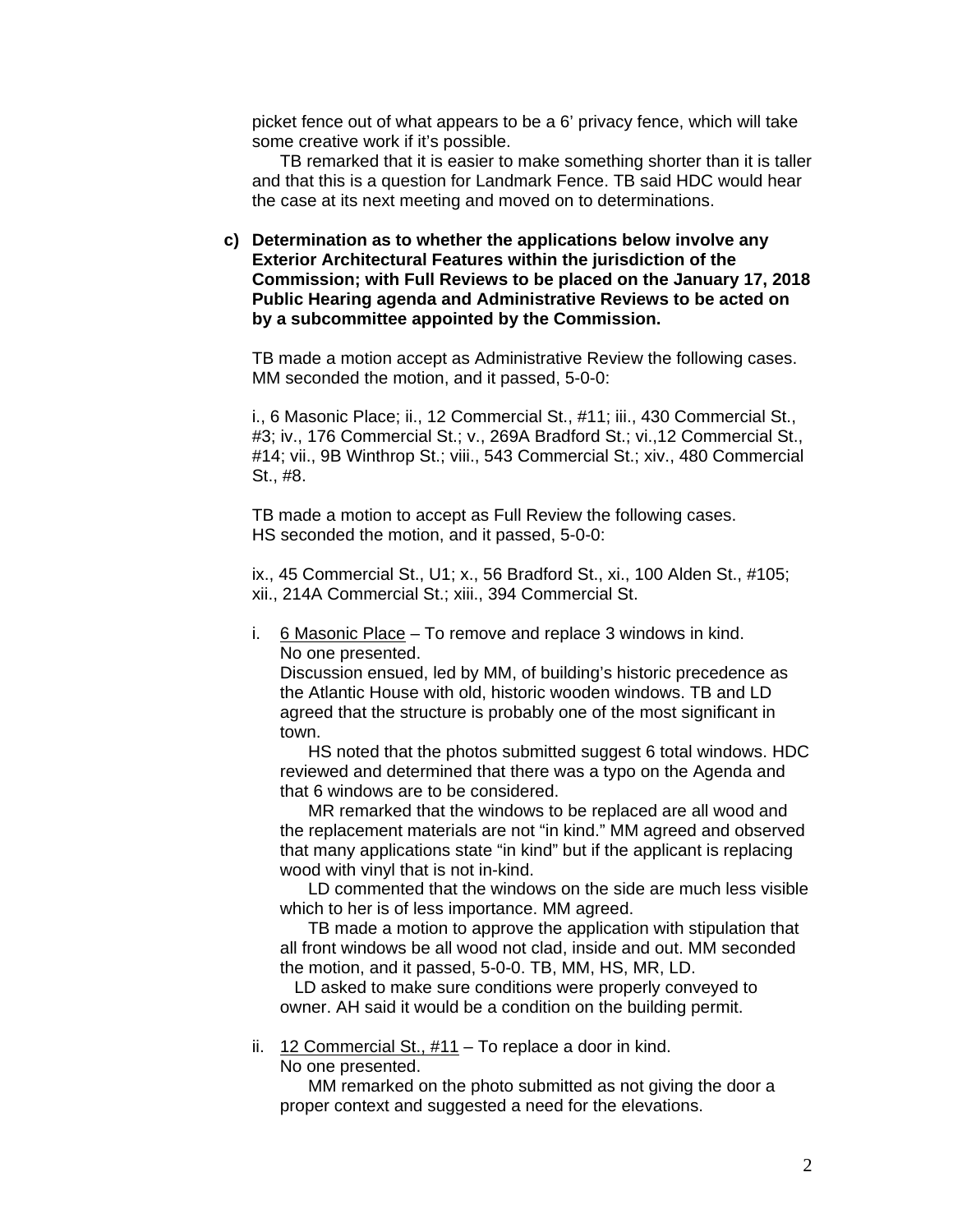TB read the description as A-series French wood which would not verify that it is, in fact, wood.

 TB made a motion to approve as presented with condition that the door be wood in kind. MM seconded the motion, and it passed, 5-0-0. TB, MM, HS, MR, LD.

TB remarked on the number of window-centric applications in today's reviews. AH responded that there are tax-credits to be used by the end of the year as incentives. TB said the cold weather also serves as an incentive.

 iii. 430 Commercial St., #3 – To replace 3 windows in kind. No one presented.

 Discussion was had on verification of the wood aspect. TB asked what is a fibrex material? AH gave explanation, saying Anderson makes three options for exterior coverings of an all-wood window: wood, fibrex, or aluminum. AH said she felt the vinyl was more stable.

 TB inquired of the appearance. LD said it is a pretty good quality. TB noted the location is the third floor.

 TB made a motion to accept as presented; LD seconded the motion, and it passed, 5-0-0. TB, LD, MM, HS, MR.

iv. 176 Commercial St. – To replace 8 windows in kind.

No one presented.

 TB noted the Fibrex component. MM pointed out that here was another case of a number of window replacements in a high visibility situation and the need for wood.

 MR questioned the definition of in-kind; that if wood is being replaced with vinyl in the same size opening it should be stated in the application. AH considered the definition should be made with certainty to include no changes in the opening dimension, or the number of lights. LD added that the mullions, as well, should be considered and that by the picture, it looks quite historic.

MR noted the location as a store-front building with high visibility.

 MM referenced the Fine Arts Work Center when they came in with the first set of windows; they put in for vinyl which HDC approved; Mass Historic got involved and said vinyl is vinyl and that the replacement wood had already altered the historic structure of the property. MM said that HDC never heard the outcome, but suggested it looked as though FAWC was to be penalized 6-8k of their grant because they did not keep their building intact.

 AH said that windows become key when one is seeking an historic grant, but on a building not seeking a grant, wood windows are not going to meet the energy code which is required for replacements; that not many manufacturers that produce a true wood window with the storm window on top that would get to .30 or less.

 LD asked if a storm window could be added. AH said, yes, but the two units combined might not meet the u-factor.

 TB suggested such a situation puts HDC in a bind, which AH concurred, adding that the Anderson windows aren't cheap, that it is a matter of energy credits.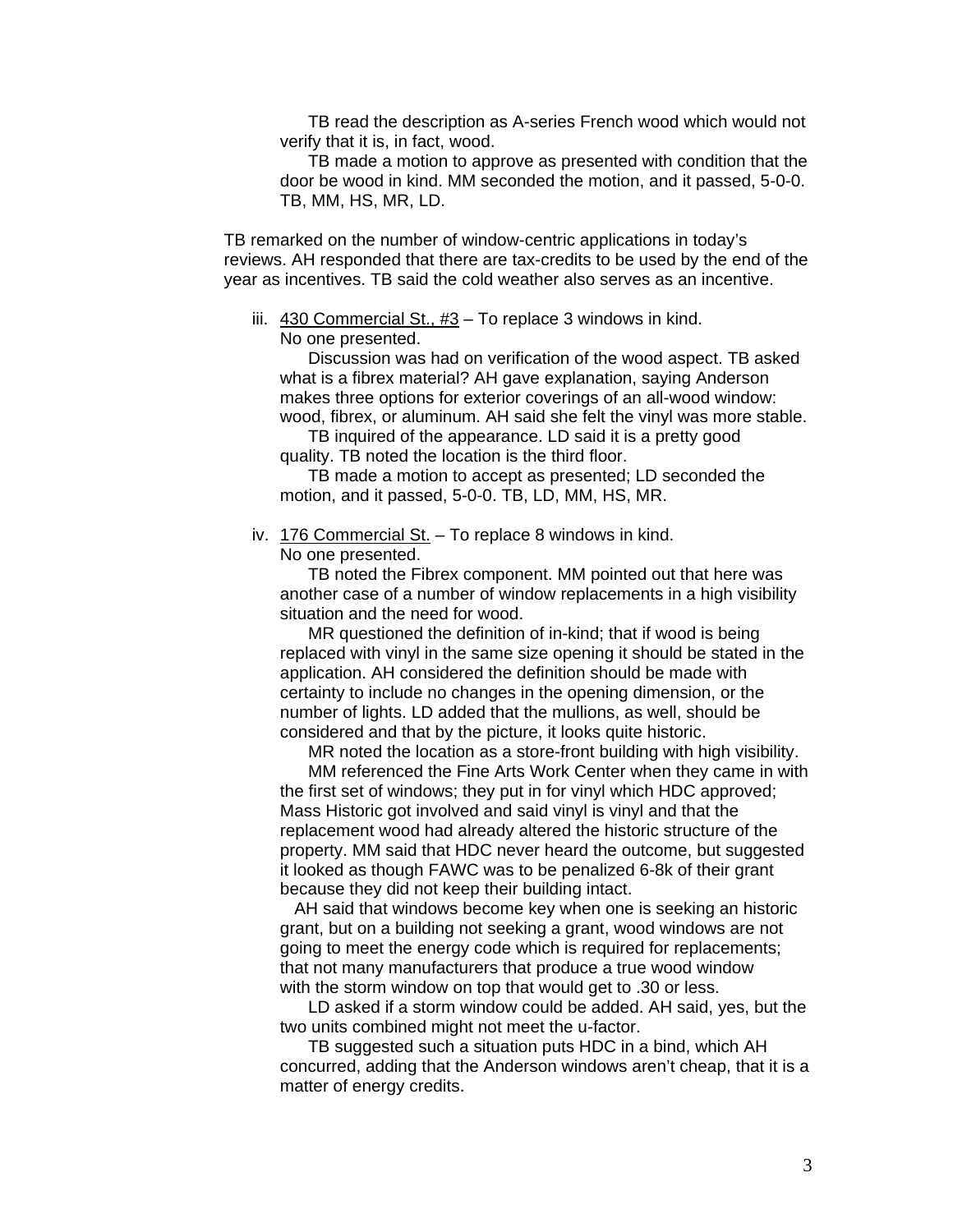MR said he understood the State was working with Historic & Preservation on this very topic and that there should be clarification soon.

 TB made a motion to approve the application with the requirement that the front windows be all wood and side windows composite presented. LD seconded the motion, and it passed, 5-0-0. LD, TB, HS, MR, MM.

LD asked how a permit can be issued for the properties in review today if the HDC mandate that results from its decisions can not be followed through by the applicants based on a lack of consumer materials that meet the code.

LD suggested a review of the replacement features to determine if, with a coat of paint, the difference can't be detected. TB recommended letting the stricter decisions stand at least until a review of the window can be arranged.

AH asked Mark Kinnane, who was in the room, if he had an Anderson 400 or 800 series in the office that AH can display for HDC at the next meeting. He said he did have a vinyl-clad similar model to the Anderson and agreed to provide a demonstration model.

 v. 269A Bradford St. – To replace 8 windows in kind. No one presented.

 MM noted high visibility in the front elevation at Bradford St., but not in the other location, on the side. TB pointed out that the request for the windows in front complies and made a motion to accept as presented. LD seconded the motion, and it passed, 5-0-0. TB, MM, HS, MR, LD.

 vi. 12 Commercial St., #14 – To replace 2 doors and 1 window in kind. No one presented.

 MM commented that the application featured poor photos, repeated her request in the future to ask applicants to provide the proper context for a door or a window so that it's part of an elevation.

 TB made a motion to accept as presented; LD seconded the motion, and it passed, 5-0-0. TB, LD, HS, MR, MM.

vii. 9B Winthrop St.– To replace 7 windows in kind.

No one presented.

 TB noted the side location of the windows in question and made a motion to accept as presented. LD seconded the motion, and it passed, 5-0-0. TB, HS, LD, MR, MM.

viii. 543 Commercial St. - To replace 12 windows and 24 doors in kind. No one presented.

 TB announced the location as the Surfside Arms and that the renovations had been ongoing. AH clarified to MM that the applicant was not looking to replace the railings.

 TB made a motion to accept as presented; HS seconded the motion, and it passed, 5-0-0. TB, HS, MR, MM, LD.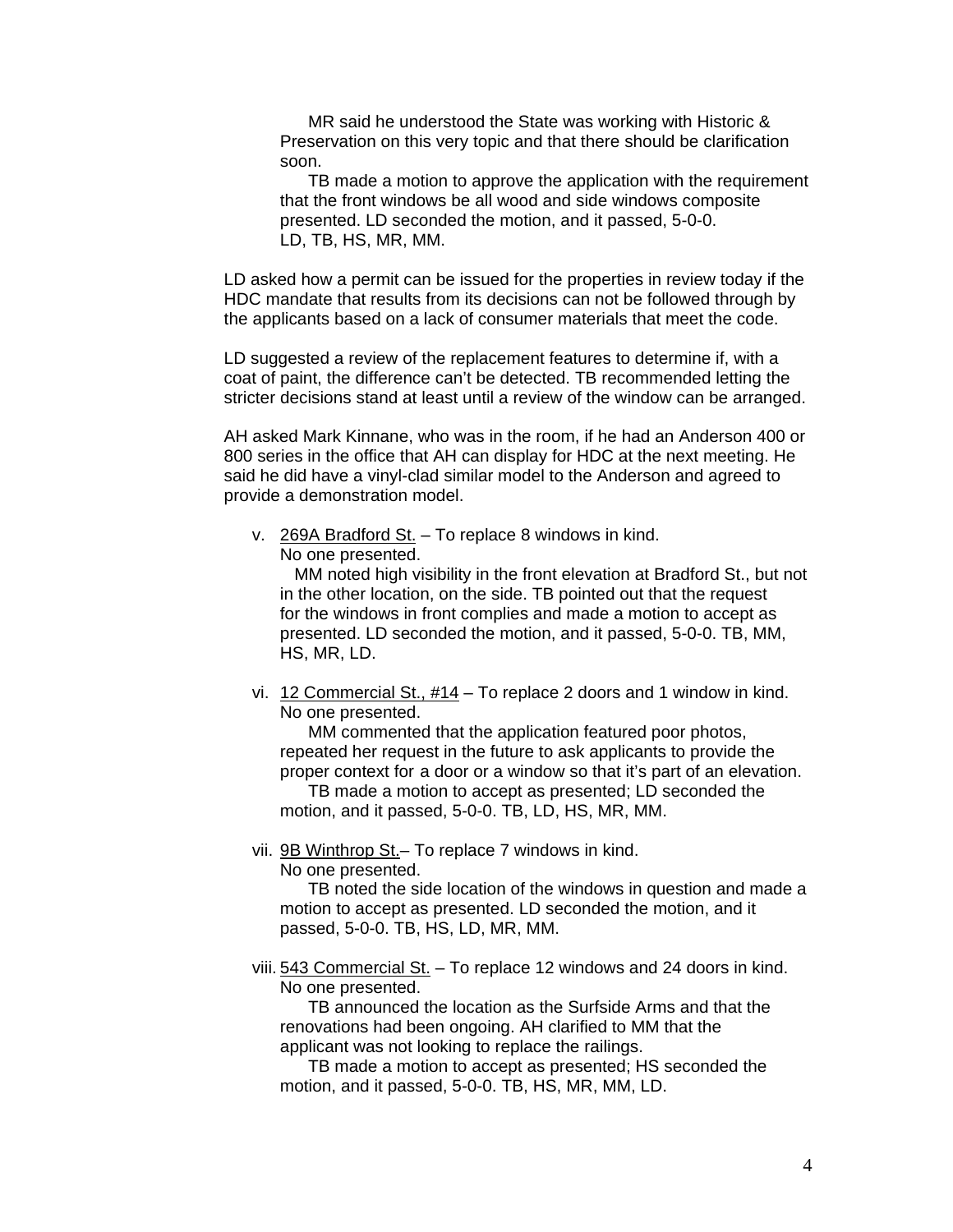#### xiv. 480 Commercial St.#8 – To replace a roof.

No one presented.

 MM remarked that the photos were of good quality; TB concurred. TB made a motion to accept as presented; LD seconded the motion, and it passed, 5-0-0. TB, LD, HS, MR, MM.

**c) Review and approval of Minutes**: June 1, July 20, August 3, September 21, October 5, 2016; February 1, February 15 and April 19; April 26, May 3, May 17, June 7, June 21, July 5, July 19 and August 2, 2017, September 6 and December 20, 2017.

 TB made a motion to approve meeting minutes at the end of the agenda. LD seconded the motion, and it passed, 5-0-0. TB, LD, HS, MR, MM.

**2. PUBLIC COMMENTS**: On any matter not on the agenda below.

None.

## **3. PUBLIC HEARINGS: VOTES MAY BE TAKEN**: Opened at 3:59pm.

**a) HDC 18-056** *(continued from the meeting of Dec. 20th, 2017)* 

Application by **Don DiRocco, of Hammer** Architects, on behalf of **Jay**  Anderson, requesting to demolish an existing three-story structure and construct a new two story-structure on the south elevation of the property located at **53 Commercial Street, Rear**.

 Lester J. Murphy (LJM), attorney, Don DRocco (DD) and Leif Hamnquist (LH) presented with screen projections.

 TB said that the word "demolish" ought to be removed from the application copy and the applicant agreed.

 DD spoke of the projected diagrams as being 3-D representations of what currently exists in HDC's packet. DD spoke of the side-elevation as being the property's most visible and, as such, incompatible with the neighborhood in its current state; made comparisons of how the new buildings will better blend.

 DD pointed toward the revamped tower with a lower elevation, explained that elevations needed to be above the roof line in other sections.

 DD spoke of removing a portion of the garage from the v-zone, bringing the roof down just shy of 3'; windows made much smaller. DD said a lot of the details are designed to match other structures and referenced their other work at 11 Bradford St. and 11 Tremont St. as examples of historical integrity in the design.

 AH asked of the date of plans in hand and DD assured that the date of the most recent plans is Dec. 28, 2017. LH put up a PDF of the 12-18- 17 plans as proof of plan-compatibility.

No public comments or letters.

 LD asked if DD had a lazar printer; he said no. LD questioned applicant's rationale for the main building to be so tall. DD explained the need for head-room. TB asked if the tower could be rendered a dormer. DD said they've tried different things but lowering the tower serves to make the complex look huge and blocky.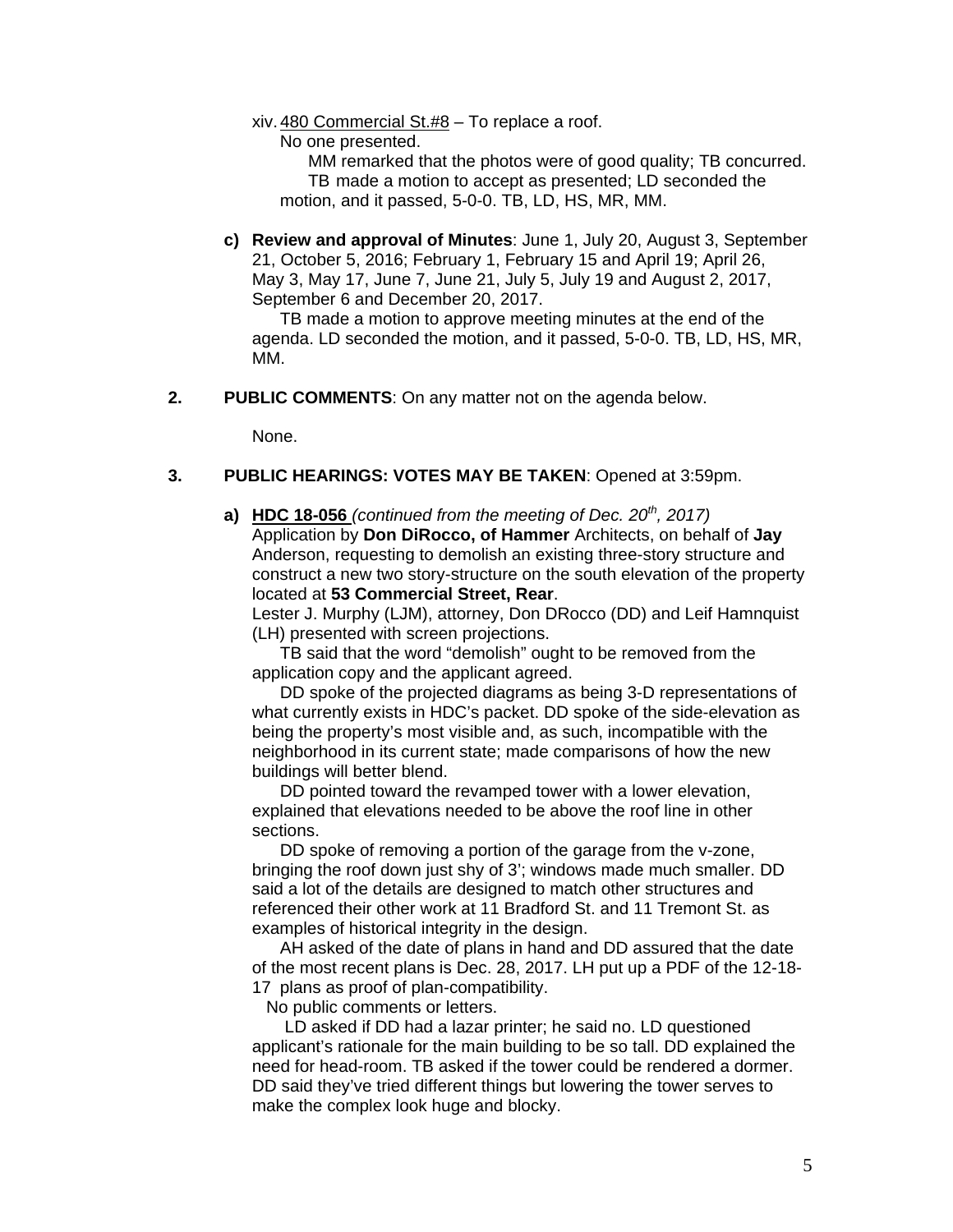MR said he appreciated the lower tower, but still had concerns about the Disneyland effect when considering #51 Commercial St. as the historic building that he is charged with keying off of. MR said he had spoken to some professors on the case and felt going simpler and simpler was in keeping with the historic concern as everything is auxiliary to #51. MR asked of the possibility of removing the tower. LH replied that the tower was needed to connect the two buildings as zoning laws dictates; that there is the need for a connective element.

 DD said it's an extraordinary task to go back to the design to simplify for the neighborhood, but that the larger building can never be subordinate to the lower building. MR referenced the current building as being non-contributing. DD said they are hiding all the parking. MR asked DD how they might address the Disneyland factor.

At 4:28pm, TB made a motion to adjourn for five minutes so the meeting can reset and resume in Caucus Hall next door, owing to the Board of Selectmen meeting reserved for the Judge Welsh Room at 5:00pm. LD seconded the motion, and it passed, 5-0-0. TB, LD, HS, MR, MM.

 TB re-opened the meeting with a review of **HDC 18-056** and where the case stands thus far.

 MM said she appreciated the new plans and how careful the applicant had been in trying to follow the rules while maintaining the integrity of the design; would like to see some modification of the tower and the skylight on the east elevation which she felt did not appear to have the same integrity as other aspects of the design.

 TB said the crucial elevation is the one from Commercial St.; that from the beach – the massing, volume, the shapes, all work as expressed by design – but stated that HDC is not at the point where they can be happy with the design in total; asked if a farmer's porch to fill the negative space would help to detract from the impact of the tower, give it a village feel.

 DD said that one of their original concepts was to create two mass buildings with traditional looks that were connected by a glass tower or structure, however they didn't think the concept would fly with HDC.

 MR expressed a preference for the glass tower, suggested that it would help to make both buildings visible. DD said he was glad they were having this conversation because the glass connector structure concept was their preference and they felt they could generate something fairly quickly and make something elegant. MR asked if the glass design would serve to make the porch go away; DD replied that it probably would.

 MM remarked that as this case has been going since June, she'd like to see the design approved minus the tower in its current draft.

 LD made a point that there would still be the need for an entrance, which DD expressed they could manageably resolve.

 MM made a motion to accept the plans dated 12-18-17 as presented including all elevations and changes, except the tower and the porch to be presented with new designs at the January 17, 2018 meeting. TB seconded the motion, and it passed, 5-0-0. MM,TB, HS, MR, LD.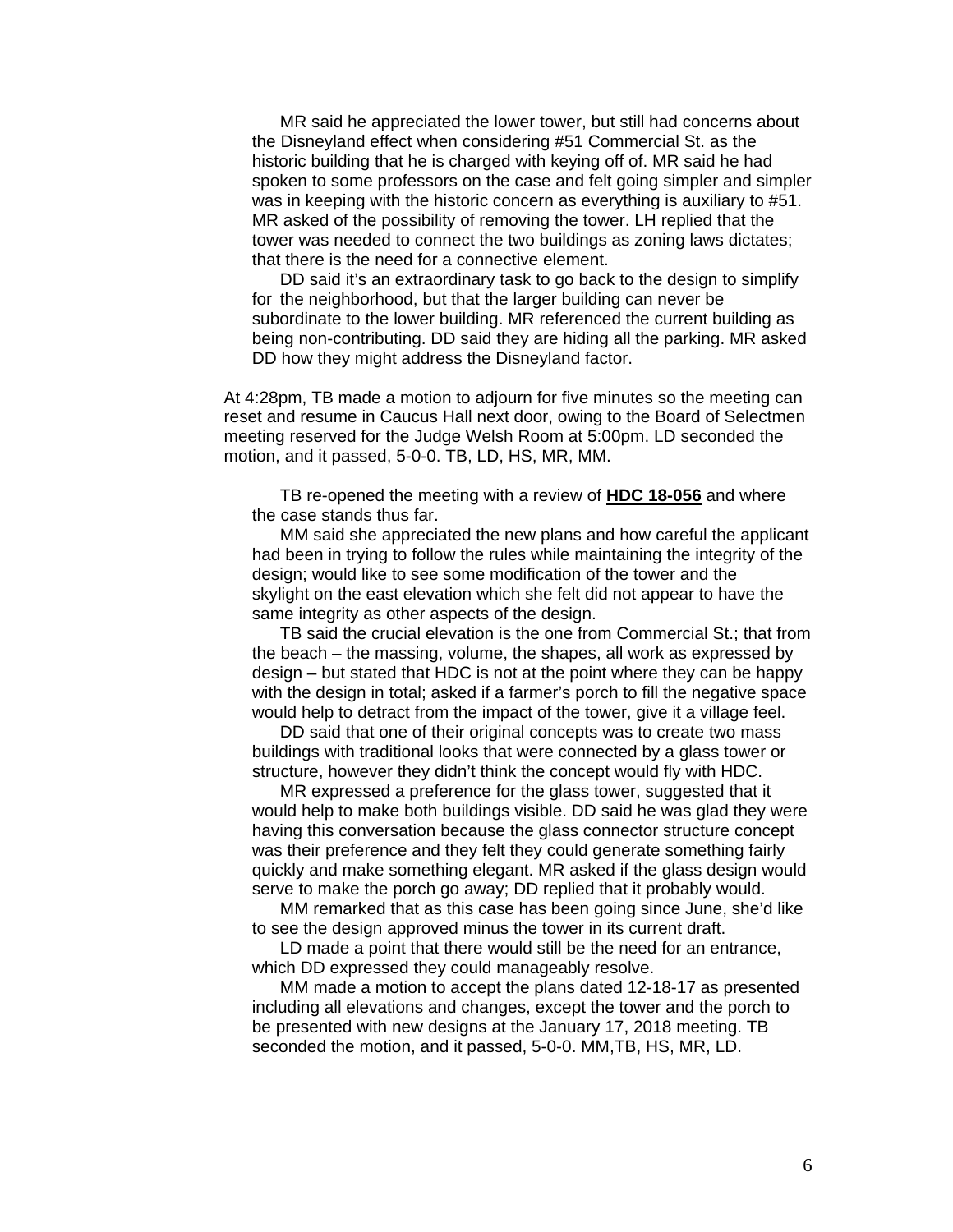**b) HDC 18-078** *(continued from the meeting of December 20th, 2017)*  Application by **Mark Kinnane, of Cape Associates, Inc.**, on behalf of **Barry Peskin**, to demolish and reconstruct a structure on a new foundation at the property located at **11 Brewster Street**. Mark Kinnane (MK) presented with clients, Barry and Cynthia Peskin.

 TB read a letter MK presented from a structural engineer making the case for demolition. AH said that from the site visit the first floor joists looked good, but the building is anything but safe; at site visit with David and MK, she found the that house is very bouncy and that effecting changes at this point would be very difficult.

 TB said MK had convinced HDC that the building needed to be replaced, but asked with what; options 1 and 2, dated from 11-15-17.

 MK referenced drawings dated 12-5-17 that has the gambrel going all the way through with a regular gable end coming out as the addition.

 A discussion followed on what had already transpired in the case – if demolition had been denied. AH checked her notes.

 TB made a motion to continue discussion based on need for demolition; LD seconded the motion and it passed 4-0-1. TB, LD, HS, MR; MM abstained.

 TB corrected himself, saying he has drawings from 12-28-17 and MK verified that 9-5-17 was the original plan, that both are very similar. TB directed HDC and the applicant to address drawing #2.

 LD asked if the window configuration has changed. AH said they had changed; MK said they went from three to two to line-up.

 TB asked how people felt about the south elevation. AH stated that the upper left is the south elevation; bottom right is north elevation. TB said he's not a fan of sliders and negative space and asked if single doors and more windows could be added to the design.

 MK said the units are pretty small and didn't want a door to open onto the garage but agreed to add a window on the stairwell.

TB made motion with condition that a  $3<sup>rd</sup>$  small window be added in the center of the first floor of the lower foundation. LD seconded the motion, and it passed, 5-0-0. TB, LD, HS, MR, MM.

 MK said he would re-do the drawings. Barry Peskin said his two kids, who are each going to get a unit, also thank HDC.

#### **c) HDC 18-107** *(continued from the meeting of December 6th, 2017)*  Application by **KA Bazarian**, on behalf of **509 Commercial St., LLC** requesting to raise a structure 9' to meet FEMA regulations, to remove

 and replace a deck and enclose the area beneath it on the south elevation and to construct a stairway for egress on the west elevation on the property located at **509 Commercial Street**.

 Lester J, Murphy (LJM), attorney; Steve Cook (SC), Cotuit Bay Design, LLC, project designer; Lyn Plummer (LP) presented.

 LJM spoke, said they were back where they started; that the bottom line, based on research, is that they've not been able to come up with any means of an upgrade without raising the building to honor FEMA guidelines as they were over the 50% evaluation that triggers both the foundation and flood zone elevations; said that they have no choice.

 SC referred to FEMA v-zone code and read definitions of historic building bylaw as relates to the code; said building permit cannot be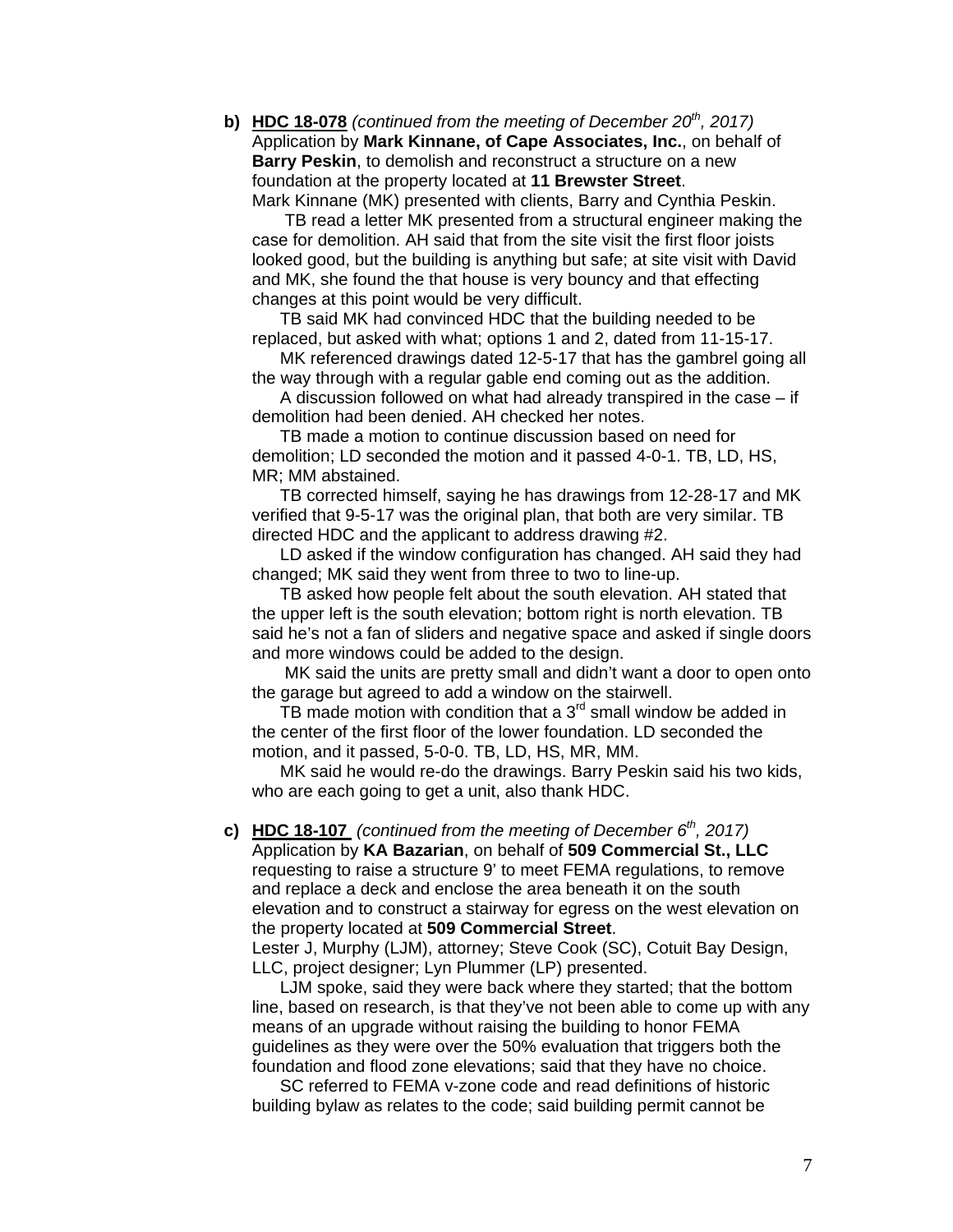issued unless building is raised. TB said SC needn't give an explanation as to why the building must be raised; that they had been well apprised. .

 TB read letter from structural engineer, Eric J. Cederholm, PE, Transition Engineering, Inc. dated 1-3-18, who recommended that the applicant study its cost-analysis closely and comply accordingly.

LP said they tried very diligently to stay under the 50% but the quotes were under the actual costs of things, including interior finishes.

 LJM said the value was \$429,000 and that once they went over \$215,000 FEMA code kicked in.

 TB questioned how the applicant could do all this renovation work and not think they'd be going over \$210,000.

 AH gave a confirmation of the elevation based on the latest elevation certificate, dated 12-22-17: The property is designated in the FEMA v zone with a base flood elevation of 15'; the lowest horizontal structural member is currently 8.7, which is 6'+ below the base flood elevation, and as in the v-zone the lowest horizontal structural member has to be 2' above the base flood elevation, the number is  $17 (15 + 2)$ .

 MR referenced this case as a cautionary tale; TB said that a cost analysis would be key going forward to prevent these kinds of surprises.

 LJM suggested that these variables should be expressed as a part of the application process going forward.

 Lisa Pacheco-Robb (LPR) spoke from the public, said that if the town abuses the code we could all lose our insurance. AH substantiated the point, said the town is a member of the Community Rating Service which affords a 5% discount on its flood insurance policy; Provincetown has 542 parcels located in a flood zone, or flood plane, many on Bradford St., adding that following a violation on the Town's part, new owners looking to purchase flood insurance would be find the costs astronomical.

Discussion turned to new designs and efforts to soften the impact.

 SC said what's new is the exterior stairway, egress stair, and lattice work underneath for support. MR pointed to the public objection of the black hole, which SC said was designated for parking. LP said they were going to try and do some break-away things in the back. AH noted the three things one is allowed to have: access, parking and storage.

 TB took issue with the huge mass being employed to enclose the stairs and with SC's opinion that the structure has low value by insisting it is not a non-contributing building.

 Discussion followed with stairs and landing features and how and if they could be placed at the front of the building. AH suggested that even with 37' for a landing there wouldn't be enough room to get the stair and landing repositioned and compliant to the front.

LPR asked if the  $2^{nd}$  means of egress could be an interior stair unit. LD suggested it couldn't be shoe-horned in; MR spoke of this option contributing negatively to the massing. LD wondered about circular, exterior stairs, but LP spoke against the measure in terms of weather and safety. SC added that the tightness of the lot came with restrictions.

 TB recapped that they were at a point where the door had to be moved with the stair tower to the right.

 MR mentioned the public's despising of the black hole for parking; asked if doors were possible. SC said perhaps, if it was a break-away.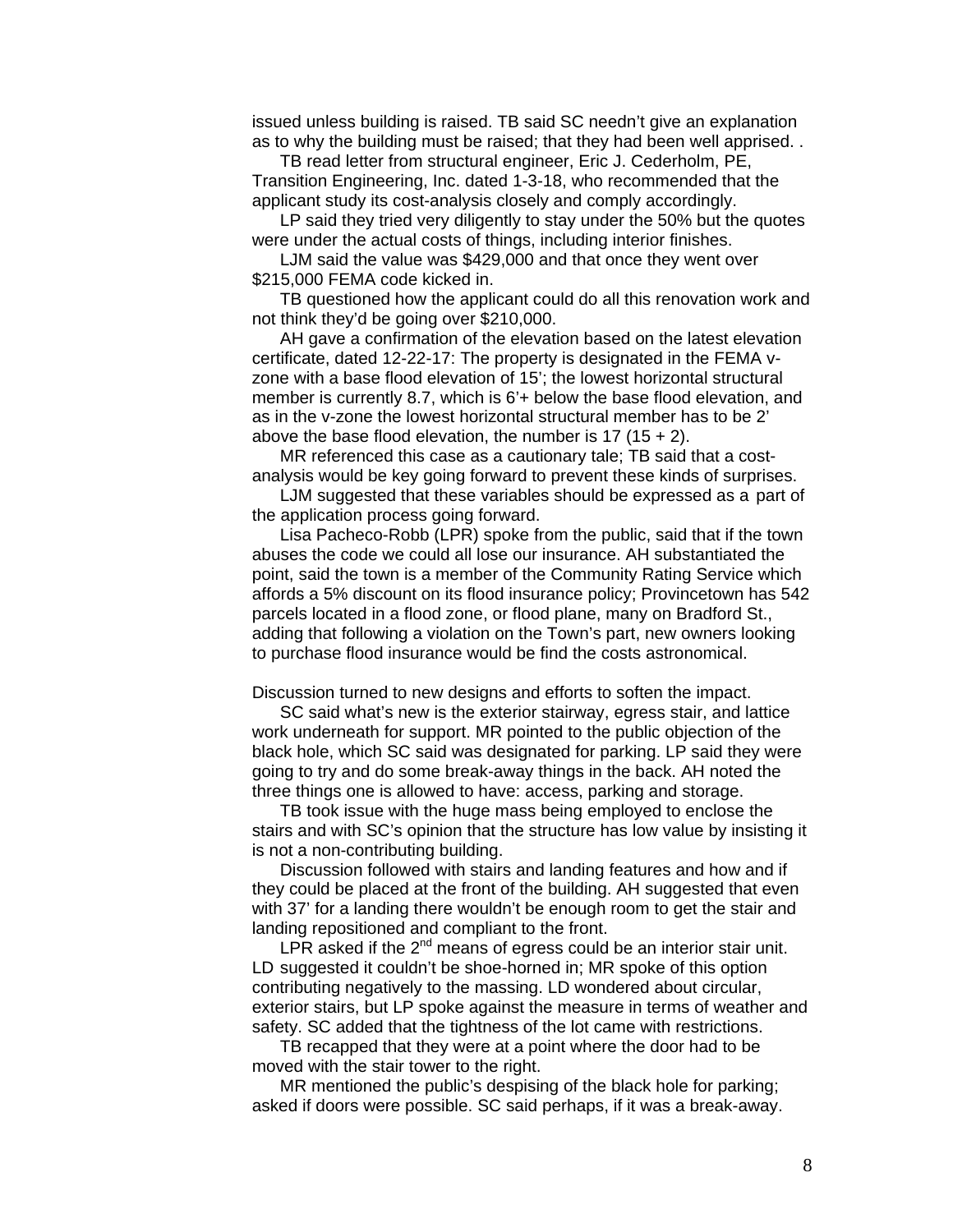LJM observed that HDC's needs included a re-design of the stairway to be open, captured balusters, vertical siding on the front part of both sides of the building and a solution to a workable garage door so the public is not looking into a black hole or garage storage. LP said she'd look into doors.

 TB made note of a fake center window feature on the first floor, street-side; said HDC does not prefer them. LP said she could change it.

 TB made a motion for the applicant to a sign continuation waiver; MM seconded the motion, and it passed, 5-0-0. TB, MM, HS, MR, LD.

 TB made a motion to continue the case to the meeting of Jan. 17<sup>th</sup>, MM seconded, 5-0-0. TB, MM, HS, MR, LD.

 LP requested HDC members who were not present, review the tape of the previous meetings.

**d) HDC 18-124** *(continued from the meeting of December 20th, 2017)*  Application by **Lisa Pacheco-Robb**, on behalf of **Scott Stevens**, requesting to remove decks on the west elevation, add a deck on the east elevation and replace railings and deck boards on remaining decks and replace existing windows and doors on the structure at the property located at **155 Bradford Street**.

TB announced that LPR would not be continuing with HDC as a board member as her term was up at the end of year, and so was sitting in on this decision as the applicant, along with her client, the owner.

AH spent the rest of the meeting dividing her time the HDC meeting and the Board of Selectmen meeting in the Judge Welsh Room, as needed.

Lisa Pacheco-Robb and Scott Stevens (SS) presented with designs.

 LPR outlined the plans to make the house look more historic even as it is less than 50 years old and as it sits in an historic district; two major goals were to remove all the pressure-treated decking and replace metal windows with historically correct fenestration; tried to use as much of the existing rough openings as possible to work within a budget.

No public comments or letters.

 MM felt there was an improvement made, but questioned the number of windows.

 LD said she felt it was great and an enormous step back into historic perspective but did question the asymmetric quality of the fenestration.

 MR said he really liked what was done, very simple, not austere and noted removing synthetic material gave a befitting look to the community.

HS said she agreed with MR.

 TB said the design was a huge improvement, but asked of the sliding doors on the first floor. LPR said they were existing sliders being replaced with sliders with muttons, behind a stockade fence. TB referenced the doors, which LPR said would be 15-light.

 MM expressed HDC's regret to SS that the case could not be heard last month before the break when he had appeared to present.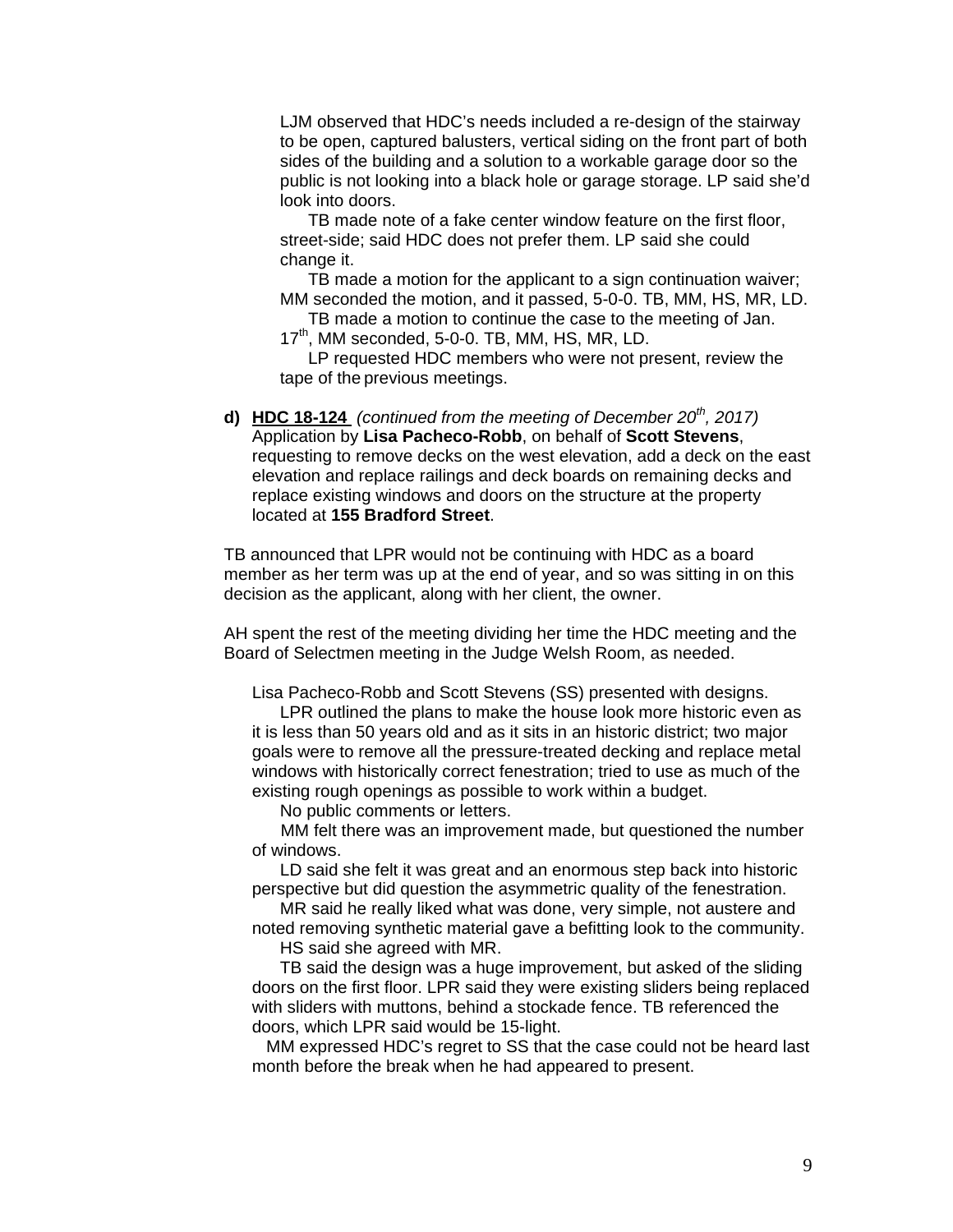TB made a motion to accept as presented with the condition that the 4-light doors be replace with 15-light doors. MM seconded the motion, and it passed, 5-0-0. TB, MM, HS, MR, LD.

LPR said she'd submit updated drawings.

 LPR said that she enjoyed serving on the HDC board and was kind of sad; would maybe come back when she wasn't working.

LD departed the meeting at 6:10pm.

#### **e) HDC 18-130**

 Application by **Swain Construction**, on behalf of **Joachim Sandbichler**, requesting to remove sliders and install windows on the east and west elevations of the structure located on the property at **371 Commercial Street, U11**.

 Jonas Swain (JS) presented design for re-vamp of Pepe's restaurant; said some sliders would be replaced with true, divided-light windows to give the restaurant a better look.

No public comments or letters.

 HS said she liked the divided light feature. JS said they'd be used in the front patio, as well.

MR said he liked the changes.

 MM said she, too, liked the changes, that the sliders will add a more historic aspect; acknowledged she enjoys Pepe's and how much the building had changed in the past, from when Astrid Berg had it, and Matt Mulvaney (sp).

 TB mentioned that HDC preferred diagrams to photos to show a before and after, but that clearly the changes were an improvement.

 TB made a motion to accept as presented; MM seconded the motion and it passed, 4-0-0. TB, MM, HS, MR.

## **f) HDC 18-133**

 Application by **Pavel Fiodaru**, of **FPA, LLC**, on behalf of **Wareham Investment Group, LLC**, requesting to replace 2 large picture windows; one on the south and one on the east elevation, with windows having a different grill pattern and to enlarge a deck and replace existing handrails with captured baluster handrails on the structure located at **352** 

## **Commercial Street**.

 Pavel Fiodaru (PF) presented, said the owners want to change the Bay window to clear windows, that the grill patterns will remain the same and that the Commercial St. window will change, be repaired.

No public comment or letters.

 MM said she would like the building to remain as is; per the window, read bylaw on storefronts to be made compatible with historical character.

HS said she, too, preferred the old way.

MR remarked that the design looked nicer, opened it up to the street.

 TB said the mullions were a pretty defining aspect of the building and wanted to see them stay; felt the front window should stay the same and asked for a good reason for the side window to be changed,

 MR said open-planed, plate-glass windows were the rule in older buildings and gave the sandwich shop as an example.